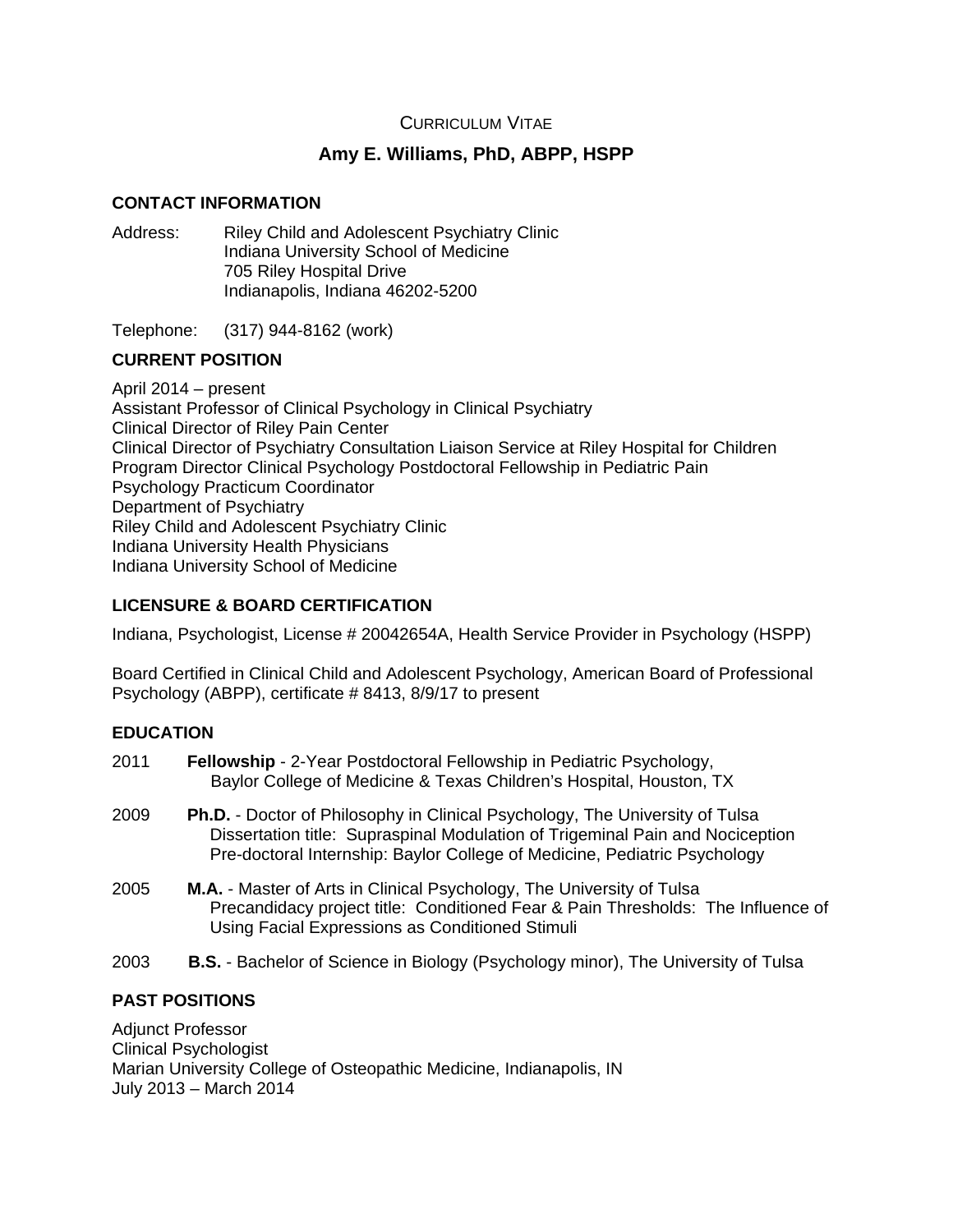Pediatric Psychologist Woodview Psychology Group, Indianapolis, IN June 2013 – March 2014 Assistant Professor

Assistant Professor Department of Psychiatry and Behavioral Neurosciences & Department of Pediatrics Loyola University Medical Center & Stritch School of Medicine, Maywood, IL August 2011- January 2013

## **COMMITTEE POSITIONS & SERVICE**

2018 – 2020 Member of IRB-01 Alternate of IRB-IUB, IRB-02, IRB-03, IRB-04, IRB-05 Indiana University (IU) Institutional Review Board (IRB)

2018 – present Member of Internship Executive Committee Indiana University School of Medicine Psychology Internship Program

2017 – present Psychology Practicum Coordinator Section of Psychology Executive Committee Department of Psychiatry Indiana University School of Medicine

2014 – present Member of Internship Admissions Committee Indiana University School of Medicine Psychology Internship Program

Fall 2017 Abstract Reviewer 2018 Society of Pediatric Psychology Annual Conference Innovative Strategies to Promote Research and Practice in Pediatric Psychology: Adapting to a Shifting Healthcare Landscape

2016 Co-chair of 2016 Fall Conference Planning Committee Indiana Psychological Association

2014 – 2016 Chair of Subcommittee on Intervention Projects Consultation/Liaison Special Interest Group Division 54. Society of Pediatric Psychology American Psychological Association

# **ADDITIONAL TRAINING**

2016 STENS Corporation 5-Day Biofeedback Certificate Program, St. Charles, IL.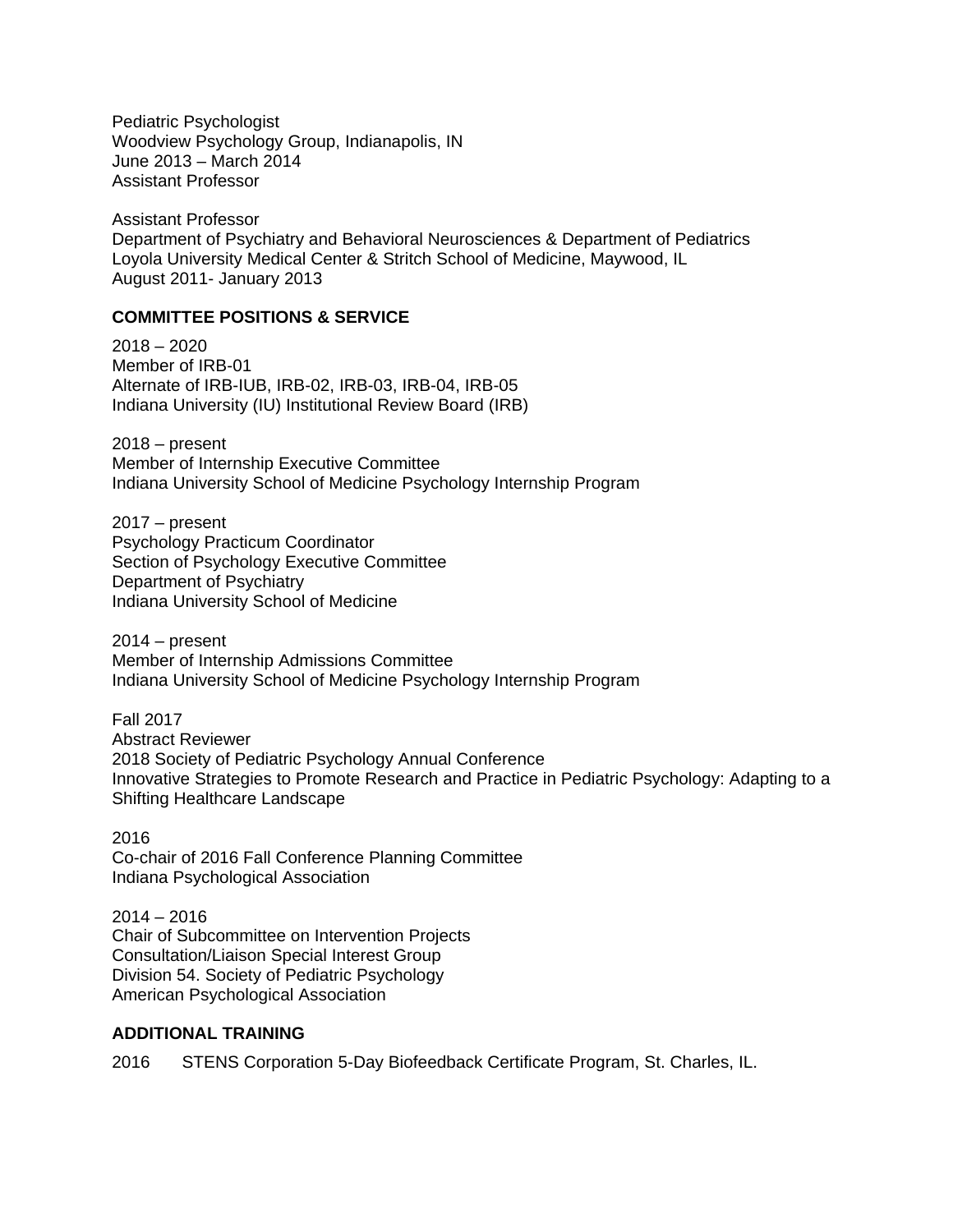- 2012 Basic CITI Course in The Protection of Human Research Subjects required modules for Social Behavioral Research Investigators – Loyola University Medical Center
- 2006 Parent Child Interaction Therapy University of Oklahoma Health Sciences Center
- 2006 Trauma Focused Cognitive Behavioral Therapy (TF-CBT) online training

## **MENTORING**

Elaine Gilbert, PsyD (2018-present). New faculty mentor

Danielle Henderson, PhD (2018-present). New faculty mentor

- Megan Miller, M.S. (2017). Member of Clinical Psychology Doctoral Dissertation Committee: The influence of patient gender, patient race, and provider bias on pain assessment and treatment recommendations for children with pain. Indiana University – Purdue University in Indianapolis; Dissertation Chair: Adam Hirsh, PhD
- Hillary Blake, PsyD 2016--2018: Mentoring and supervision during re-specialization in pediatric psychology.
- Stephanie Hullman, PhD 2016-2017: Mentoring during transition from post-doctoral fellowship into early career position and development of new clinical position in Pediatric GI.

### **RESEARCH EXPERIENCE**

| 2013-present | Researcher, Pediatric Pain Research, Riley Hospital for Children & Indiana<br>University School of Medicine<br>Collaborators: Eric Scott, Ph.D., Adam Hirsh, Ph.D., Senthilkumar Sadhasivam,<br>M.D.                                                                      |
|--------------|---------------------------------------------------------------------------------------------------------------------------------------------------------------------------------------------------------------------------------------------------------------------------|
| 2014-present | Researcher, Sleep in Disruptive Behavior Disorder Treatment, Riley Hospital for<br>Children & Indiana University<br>Collaborators: Sarah Honaker, Ph.D., & John Bates, Ph.D.                                                                                              |
| 2008-present | Researcher, Recurrent abdominal pain, Baylor College of Medicine & Texas<br><b>Children's Hospital</b><br>Collaborators: Danita Czyzewski, Ph.D., Mariella Self, Ph.D., Robert Shulman,<br>M.D.                                                                           |
| 2008-2009    | Intern Researcher, Neuropsychological outcomes after deep brain stimulation in<br>Parkinson's disease, Baylor College of Medicine<br>Supervisor: Michele York, Ph.D.                                                                                                      |
| 2007         | Grant Coordinator, Oklahoma Center for the Advancement of Science and<br>Technology (OCAST) Health Research Award, Human Psychophysiology<br>Laboratory, University of Tulsa<br>Project Title: Nociception Modulation at Multiple CNS Levels<br>PI: Jamie L. Rhudy, Ph.D. |
| 2006-2007    | Lab Member, Pediatric Psychology Laboratory, University of Tulsa,<br>Supervisors: Teri Bourdeau, Ph.D., & Larry Mullins, Ph.D.                                                                                                                                            |
| 2003-2007    | Lab Manager, Human Psychophysiology Laboratory, University of Tulsa,<br>Supervisor: Jamie L. Rhudy, Ph.D.                                                                                                                                                                 |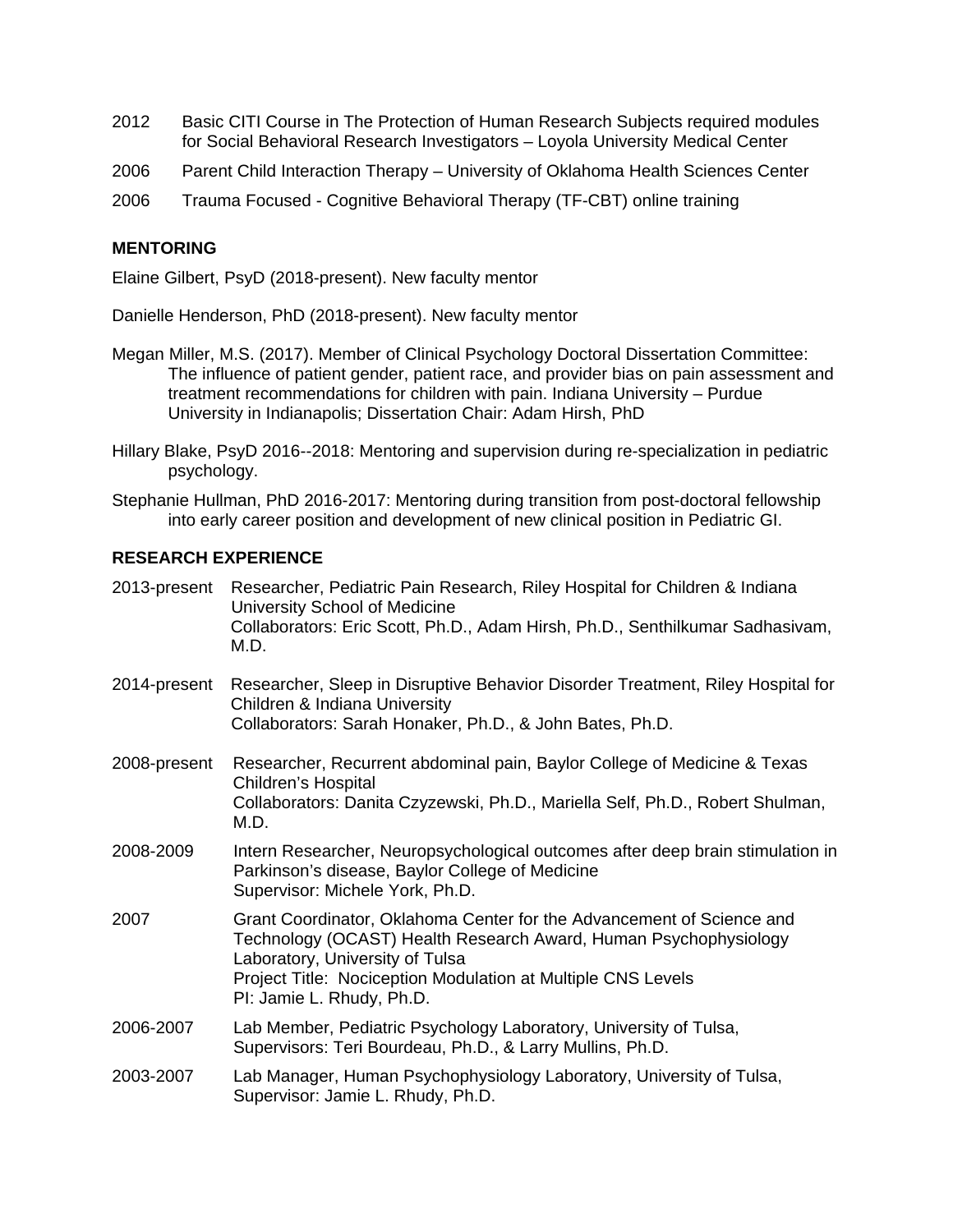- 2002-2003 Undergraduate Researcher, Molecular Biology Laboratory, University of Tulsa, Supervisor: Laura Berkowitz, Ph.D.
- 2002 Undergraduate Research Assistant, Malingering of PTSD, University of Tulsa, Supervisor: Gordon Cooper, M.A.

#### **GRANT FUNDING**

2019-2022 Kashikar-Zuck (PI) NIAMS Multi-site randomized clinical trial of FIT Teens for juvenile fibromyalgia Role: Site Principal Investigator

#### 2018- 2021

7R01HD089458-02 Sadhasivam (PI) NIH/NICHD Pharmacogenetics of Oxycodone, Personalized Care and Persistent Surgical Pain Role: Co-Investigator

#### 2018-2021

\*IU Grand Challenge: Responding to the Addiction Crisis Adams (PI) Telehealth Recovery and Resilience Program – Opioid Extension (TRRP-O) in Adolescent and Young Adult Trauma Survivors Role: Clinical Advisory Panel Member

### 2015-2017

UL1TR001108 Honaker (PI), Bates (Co-PI) Indiana CTSI (CBR/CTR) The Role of Sleep in Addressing Disruptive Behavior in Children Role: Co-Investigator

#### 2009- 2012

1RC2NR011959-01 Heitkemper (PI) NIH/NINR Abdominal Symptom Phenotypes: Pathways to New Biomarkers Role: Collaborator

### **PUBLICATIONS**

- 1. Miller, M.M., **Williams, A.E.,** Zapolski, T.C.B., Rand, K.L., & Hirsh, A.T. (2019). Assessment and treatment recommendations for pediatric pain: The influence of patient race, patient gender, and provider pain-related attitudes. *Journal of Pain.* DOI:10.1016/j.jpain.2019.07.002. PMID: 31362065
- 2. **Williams, A.E.,** Miller, M.M., Bartley, E., McCabe, K.M., Kerr, K., & Rhudy, J.L. (2019). Impairment of inhibition of trigeminal nociception via conditioned pain modulation in persons with migraine headaches. *Pain Medicine*, 20(8):1600-1610. PMID: 30690591.
- 3. Miller, M.M., Wuest, D., **Williams, A.E.,** Scott, E.L., Trost, Z., & Hirsh, A.T. (2018). Injustice perceptions about pain: Parent-child discordance is associated with worse functional outcomes. *Pain.* 159(6): 1083-1089.
- 4. **Williams, A.E.,** Giust, J.M., Kronenberger, W.G., & Dunn, D.W. (2016). Epilepsy and Attention-Deficit Hyperactivity Disorder: Links, Risks, and Challenges. *Neuropsychiatric Disease and Treatment*. 12: 287-296.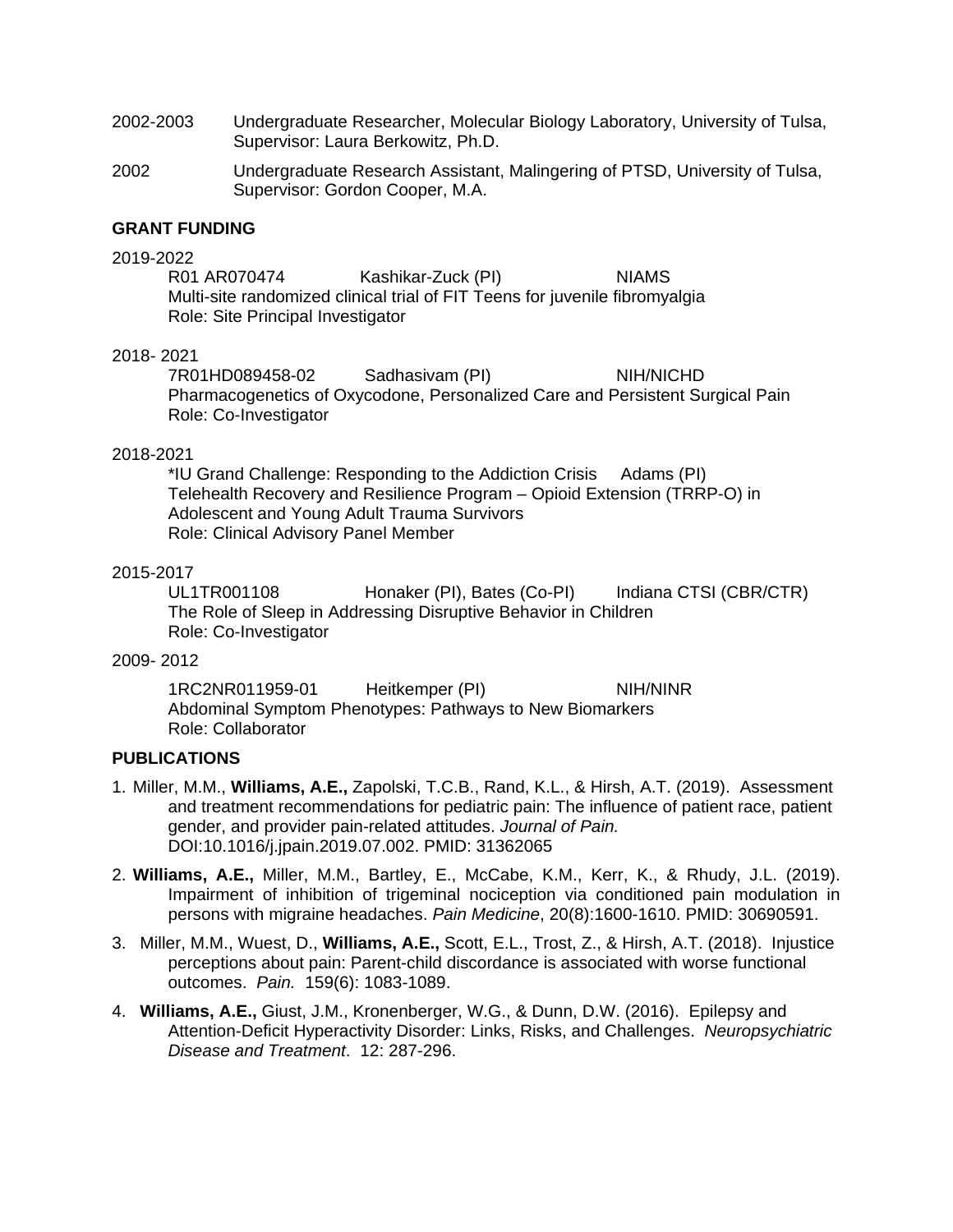- 5. Czyzewski, D.I., Self, M.M., **Williams, A.E.,** Weidler, E.M., Blatz, A.M., & Shulman, R.J. (2016). Maintenance of Pain in Children with Functional Abdominal Pain. *Journal of Pediatric Gastroenterology and Nutrition.* 62(3): 393-398.
- 6. Self, M.M., **Williams, A.E.,** Czyzewski, D.I., Weidler, E.M., Shulman, R.J. (2015). Agreement between Prospective Diary Data and Retrospective Questionnaire Report of Abdominal Pain and Stooling Symptoms in Children with Irritable Bowel Syndrome. *Neurogastroenterology and Motility*. 27(8): 1110-1119.
- 7. **Williams, A.E.,** Czyzewski, D.I., Lane, M.M., & Shulman, R.J. (2015). Are Child Anxiety and Somatization Associated with Pain in Pain-Related Functional Gastrointestinal Disorders? *Journal of Health Psychology.* 20(4):369-379.
- 8. **Williams, A.E.**, Heitkemper, M., Self, M.M., Czyzewski, D.I, & Shulman, R. (2013). Endogenous Inhibition of Somatic Pain is Impaired in Girls with Irritable Bowel Syndrome Compared with Healthy Girls. *Journal of Pain.* 14(9):921-930.
- 9. **Williams, A.E.** & Rhudy, J.L. (2012). Motivational Priming Predicts How Noxious Unconditioned Stimuli Influence Affective Reactions to Emotional Pictures. *Psychology. 3*(10):883-891.
- 10. Davis, J., Rhudy, J.L., Pruiksma, K.E., Byrd, P.M., **Williams, A.E.**, McCabe, K.M., & Bartley, E.J. (2011). Physiological predictors of response to exposure, relaxation, and rescripting therapy for chronic nightmares in a randomized clinical trial. *Journal of Clinical Sleep Medicine.* 7(6):622-631.
- 11. **Williams, A.E.**, Arzola, G.M., Strutt, A.M., Simpson, R., Jankovic, J., York, M.K. (2011). Cognitive outcome and reliable change indices two years following bilateral subthalamic nucleus deep brain stimulation. *Parkinsonism and Related Disorders. 17(5):321-327.*
- 12. Czyzewski, D.I., Lane, M.M., Weidler, E.M., **Williams, A.W.**, Swank, P.R., & Shulman, R.J. (2011). The interpretation of Rome III criteria and method of assessment affect IBS classification of children. *Alimentary* Pharmacology *& Therapeutics.* 33(3):403-411*.*
- 13. Rhudy, J.L., Bartley, E.J., **Williams, A.E.**, McCabe, K.M., Chandler, M.C., Russell, J.L., & Kerr, K.L. (2010). Are there sex differences in affective modulation of spinal nociception and pain? *The Journal of Pain.* 11(12), 1429-1441.
- 14. Rhudy, J.L., Davis, J.L., **Williams, A.E.,** McCabe, K.M., Bartley, E.J., Byrd, P.M., & Ensor, K.M. (2010). Cognitive-behavioral treatment for chronic nightmares in trauma-exposed persons: Assessing physiological reactions to nightmare-related fear. *Journal of Clinical Psychology,* 66(4), 365-382*.*
- 15. Rhudy, J.L., Bartley, E.J., & **Williams, A.E.** (2010). Habituation, Sensitization, and Emotional Valence Modulation of Pain Responses. *Pain*, 148(2), 320-327.
- 16. Bartley, E.J., Rhudy, J.L., & **Williams, A.E.** (2009). Experimental assessment of affective processing in fibromyalgia. *Journal of Pain*, 10(11), 1151-1160.
- 17. Rhudy, J.L., France, C.R., Bartley, E.J., McCabe, K.M., & **Williams, A.E.** (2009). Psychophysiological responses to pain: Further validation of the nociceptive flexion reflex (NFR) as a measure of nociception. *Psychophysiology*. 46(5), 939-948.
- 18. Rhudy, J.L., France, C.R., Bartley, E.J., **Williams, A.E.**, McCabe, K.M., & Russell, J.L. (2009). Does pain catastrophizing moderate the relationship between spinal nociceptive processes and pain sensitivity? *Journal of Pain,* 10(8), 860-869.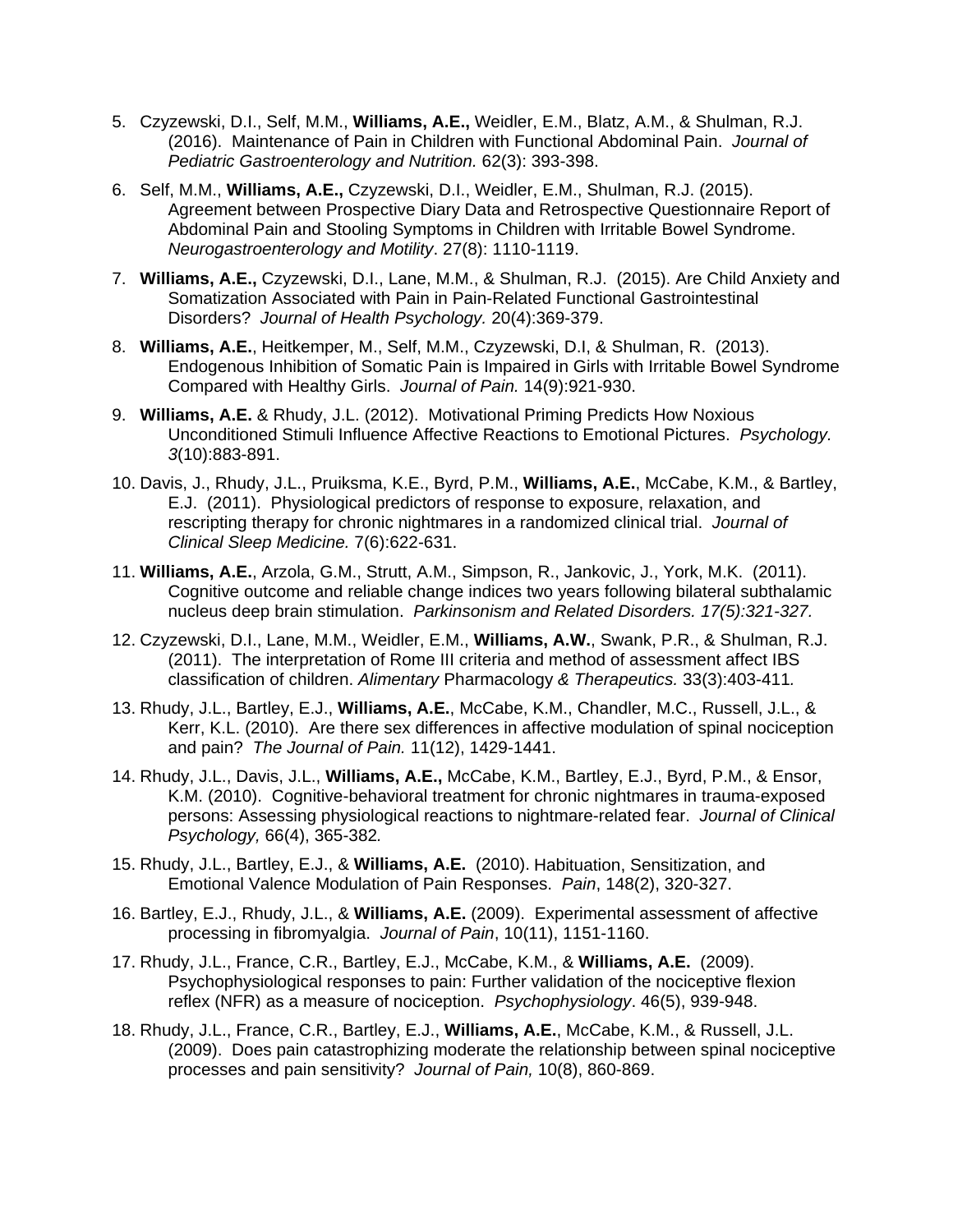- 19. **Williams, A.E.,** & Rhudy, J.L. (2009). Emotional modulation of autonomic responses to painful trigeminal stimulation. *International Journal of Psychophysiology*, 71(3), 242- 247.
- 20. **Williams, A.E.,** & Rhudy, J.L. (2009). Supraspinal modulation of trigeminal nociception and pain. *Headache,* 49(5), 704-720.
- 21. Rhudy, J.L., Davis, J.L., **Williams, A.E.,** McCabe, K.M. & Byrd, P.M. (2008). Physiologicalemotional reactivity to nightmare-related imagery in trauma-exposed persons with chronic nightmares. *Behavioral Sleep Medicine, 6*, 158-177*.*
- 22. Rhudy, J.L., **Williams, A.E.**, McCabe, K.M., Russell, J.L., & Maynard, L.J.(2008). Emotional control of nociceptive reactions (ECON): Do affective valence and arousal play a role? *Pain,* 136, 250-261.
- 23. **Williams, A.E.,** & Rhudy, J.L. (2007). Affective modulation of eyeblink reactions to noxious sural nerve stimulation: A supraspinal measure of nociceptive reactivity? *International Journal of Psychophysiology, 66*, 255-265.
- 24. **Williams, A.E.,** & Rhudy, J. L. (2007). The influence of conditioned fear on human pain thresholds: Does preparedness play a role? *Journal of Pain*, 7, 598-606.
- 25. Rhudy, J.L., Dubbert, P.M., **Williams, A.E.,** &Kirchner, K.A. (2007). Efficacy of a program to encourage walking in VA elderly primary care patients: The role of pain*. Psychology, Health, & Medicine, 12,* 289-298*.*
- 26. Rhudy, J.L., McCabe, K.M., & **Williams, A.E.** (2007). Affective modulation of autonomic reactions to noxious stimulation*. International Journal of Psychophysiology, 63,* 105- 109.
- 27. Rhudy, J.L., Dubbert, P.M., Parker, J.D., Burke, R.S., & **Williams, A.E**. (2006). Affective modulation of pain in substance dependent veterans. *Pain Medicine, 7,* 483-500*.*
- 28. Rhudy, J.L., **Williams, A.E**., McCabe, K.M., Rambo, P.L., & Russell, J.L. (2006). Emotional modulation of spinal nociception and pain: The impact of predictable noxious stimulation. *Pain, 126,* 221-233*.*
- 29. Rhudy, J.L., & **Williams, A.E**. (2005). Gender differences in pain: Do emotions play a role? *Gender Medicine, 2*, 208-226.
- 30. Rhudy, J.L., **Williams, A.E.,** McCabe, K.M., Nguyen, M.V., & Rambo, P.L. (2005). Affective modulation of nociception at spinal and supraspinal levels. *Psychophysiology*, *42*, 579- 587.

# **BOOK CHAPTERS IN PRESS**

- 1. Scott, E.L., **Williams, A.E.,** & Foxen-Craft, E. (in press). The problem of pain: Chronic pain. In B. Carter & K. Kullgren (Ed.), *Clinician Handbook of Inpatient Pediatric Psychological Consultation-Liaison in Medical Settings.* Springer Publishing.
- 2. Giust, J.G., Lagges, A., Blake, H., & **Williams, A.E.**. (in press). Collaborating with Child Psychiatry. In B. Carter & K. Kullgren (Ed.), *Clinician Handbook of Inpatient Pediatric Psychological Consultation-Liaison in Medical Settings.* Springer Publishing.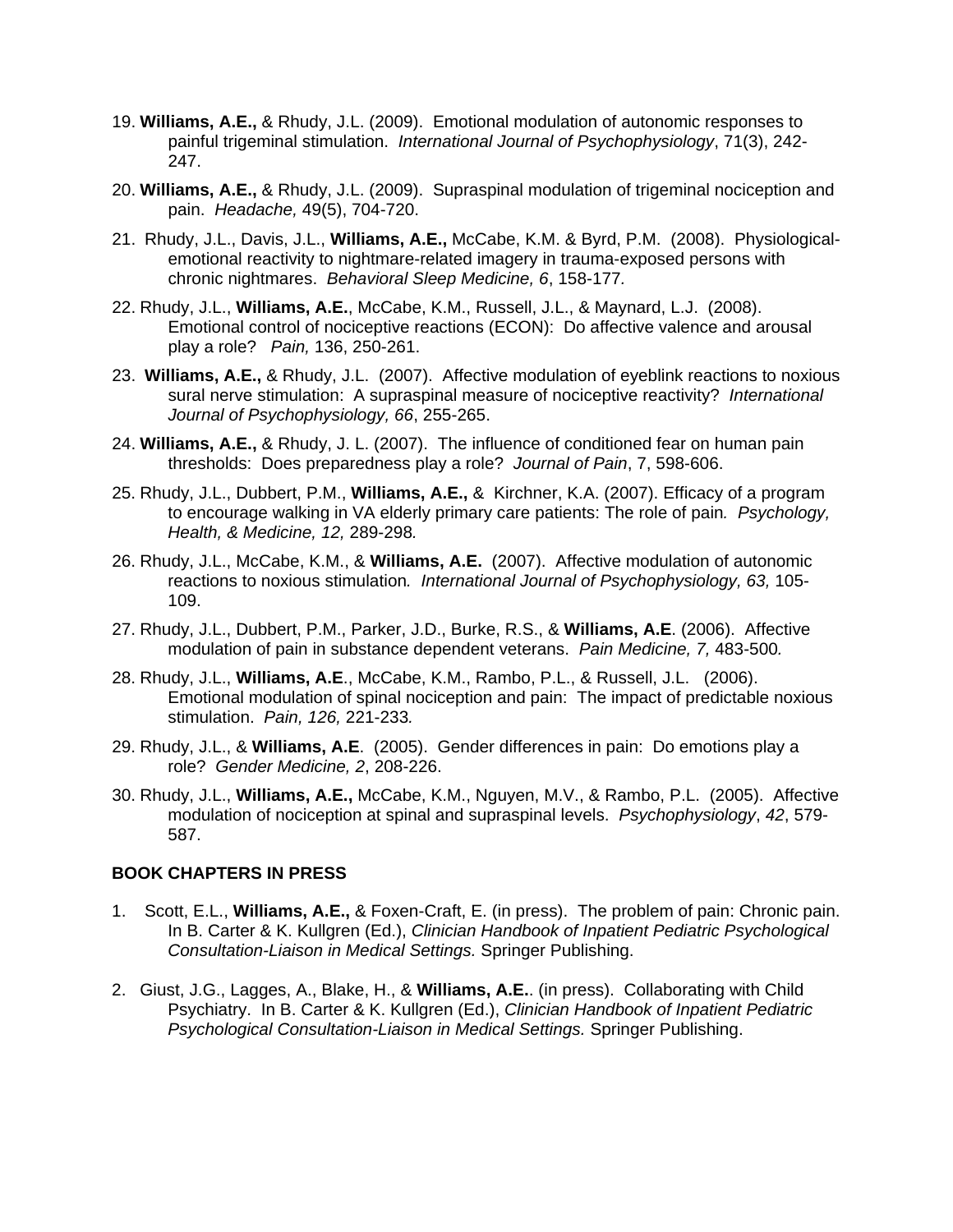# **SELECTED POSTER PRESENTATIONS**

- 1. **Williams, A.E.,** Miller, M.M., Scott, E.L., Trost, Z., Hirsh, A.T. (September 2018). Elements of pain-related injustice differentially mediate the relationship between pain intensity and outcomes in children with chronic pain. Poster to be presented at the International Association for the Study of Pain's 17th World Congress on Pain, Boston, MA.
- 2. Miller, M.M., **Williams, A.E.,** Scott, E.L., Trost, Z., Hirsh, A.T. (April 2018). Injustice perceptions predict future functioning in children with chronic pain: A 12-month follow-up. Poster presented at the annual meeting of the Society of Behavioral Medicine, New Orleans, LA.
- 3. Miller, M.M., **Williams, A.E.,** Scott, E.L., Trost, Z., Hirsh, A.T. (May 2017). Pain-related injustice perception, but not catastrophizing, partially mediates the relationship between pain intensity and pain outcomes in children with chronic pain. Poster presented at the annual meeting of the American Pain Society, Pittsburg, PA.
- 4. Scott, E.L., **Williams, A.E.,** Miller, M.M., Hirsh, A.T. (June 2015). The role of injustice in pediatric chronic pain patients: Mediation by anger and depression. Poster presented at Symposium on Pediatric Pain, Seattle, WA.
- 5. Czyzewski, D., **Williams, A.,** Lane, M., & Shulman, R. (May 2011). Irritable bowel syndrome (IBS) symptoms predict longer term abdominal pain in children with recurrent abdominal pain. Poster presented at Digestive Disease Week, Chicago, IL.
- 6. Weidler, E.M., **Williams, A.,** Shulman, R.J. (May 2011). Psychosocial factors influence child's self-report and parent report of child's pain in functional abdominal pain (FAP) or irritable bowel syndrome (IBS). Poster presented at Digestive Disease Week, Chicago, IL.
- 7. **Williams, A.E.,** Lane, M.M., Czyzewski, D.I., Shulman, R.J. (April 2011). Do Child Anxiety and Somatization Predict Pain and Pain-Related Interference with Activities in Recurrent Abdominal Pain? Poster presented at the National Conference in Pediatric Psychology, San Antonio, TX.
- 8. Czyzewski, D., **Williams, A.,** Lane, M., & Shulman, R. (May 2010). Concordance of Parent Versus Child Responses to a Questionnaire Assessing the Presence of IBS Related Pain-Stooling Relationships in Young Children. Poster presented at Digestive Disease Week, New Orleans, LA.
- 9. **Williams, A.E.,** Sebourn, B., McCabe, K.M., Bourdeau, T.L., Wolfe-Christensen, C., Carpentier, M.Y., & Mullins, L.L. (April, 2008). The relationship between perceived child vulnerability in parents and internalizing problems in pediatric oncology patients: The mediating role of parenting stress. Poster presented at the Child Health Conference, Miami, FL.
- 10. **Williams, A.E.,** & Rhudy, J.L. (October, 2007). Affective modulation of blink reflexes following painful trigeminal nerve stimulation. Poster presented at the annual meeting of the Society for Psychophysiological Research, Savannah, GA.

# **EDUCATIONAL DUTIES**

**2015 – present: Course Director** for Consultation Liaison didactics for Indiana University Psychology Internship Program.

**2015 – present: Course Director** for Human Development Didactics for Indiana University Psychiatry Residents.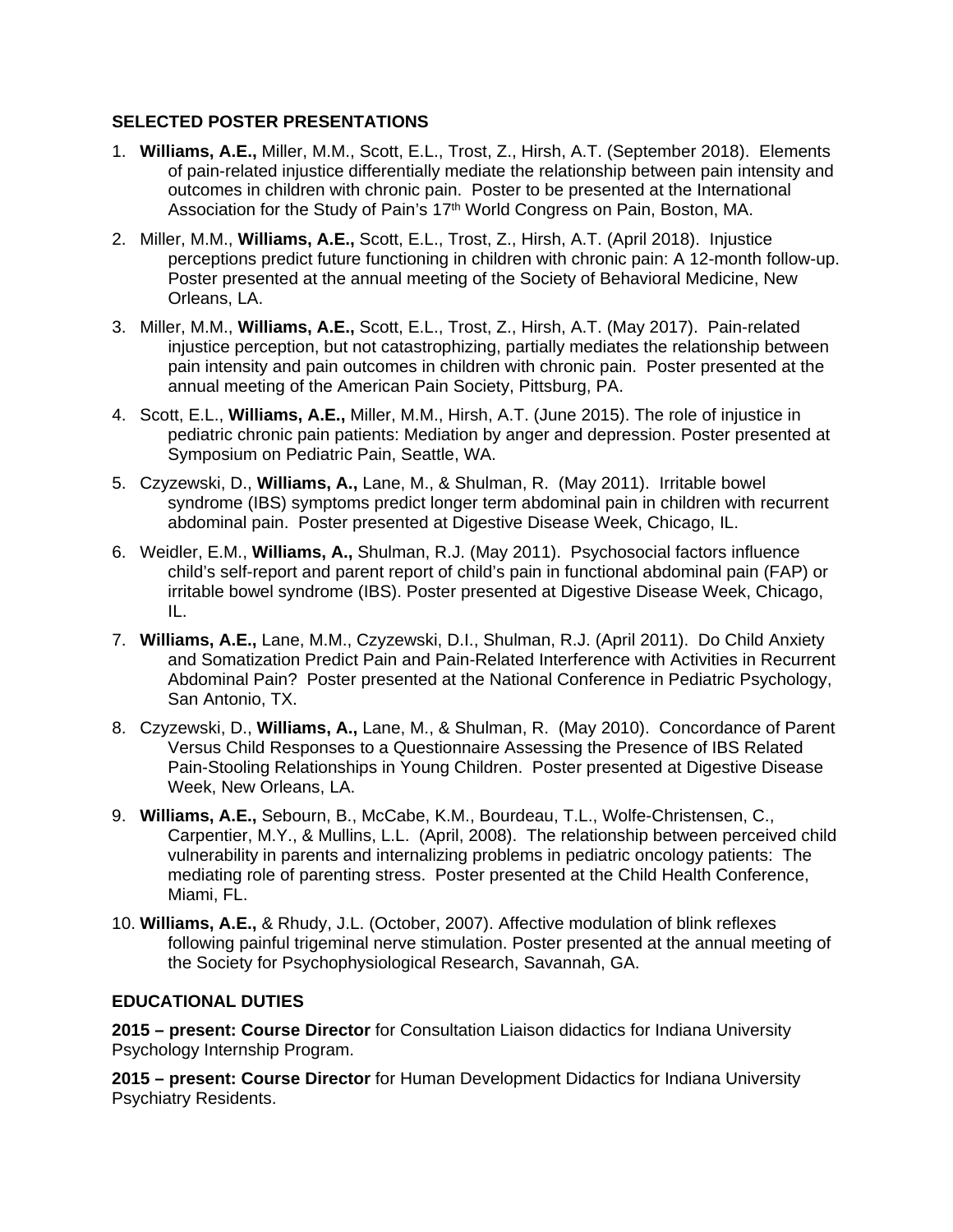# **DIDACTIC TEACHING EXPERIENCE**

Psychiatry Residency and Child Fellow Didactic Teaching

- 1. **Williams, A**.**E.,** & Blake, H. Anxiety in Consultation Liaison, Didactic session for Indiana University Child Psychiatry Fellows, Indianapolis, IN, February 2018.
- 2. **Williams, A.E**., & Giust, J. Child Consultation Liaison Didactics (6 sessions) for Indiana University Child Psychiatry Fellows, Indianapolis, IN, 2014 & 2016
- 3. **Williams, A**.**E**. Lecture on Quantitative Sensory Testing of Pain for PGY3 Psychiatry Resident didactics at Indiana University School of Medicine, Indianapolis, IN, May 2014.
- 4. **Williams, A.E.,** & Beatrici, C. Child Development didactics for PGY2 Psychiatry Residents. Loyola University Medical Center, Maywood, IL. October 2012 – January 2013.

Psychology Internship Didactic Teaching

1. **Williams, A.E.,** Consultation Liaison Psychology Didactics, Indiana University School of Medicine Psychology Internship, 3 sessions in 2015 & 2 sessions in 2016

Medical School Didactic Teaching

- 1. **Williams, A.E.** Lecture in Neuroscience Course at Indiana University School of Medicine; Non-Pharmacologic Methods of Pain Control. Indianapolis, IN, April, 2017.
- 2. **Williams, A.E.** Selected Lectures at Marian University College of Osteopathic Medicine, Indianapolis, IN.

## **Behavioral Medicine**

- a) Introduction to Behavioral Medicine. February, 2017.
- b) Child Development. February, 2017.
- c) Feeding Disorders and Elimination Disorders. February, 2017.
- d) Psychiatric Aspects of Pain. February, 2017.
- e) Non-Pharmacological Treatment of Pain: Psychotherapy Approaches to Pain. February, 2015, March, 2016, February 2017.

**Introduction to Clinical Medicine**, 2013-2014 academic year, lecturer and small group leader on topics including:

- a) Physician-Patient Communication
- b) Handling Difficult Patient Encounters
- c) Cultural Competence
- 3. **Williams, A.E.** & Boyd, L. Child Development lecture in Behavioral Medicine & Development course for first year medical students. Stritch School of Medicine, Maywood, IL. August 2012.

## Pediatric Resident Didactic Teaching

- 1. **Williams, A.E.** & Blake, H. (February 2018). Somatization Disorders in Pediatrics. Lecture at Pediatrics Noon Conference. Riley Hospital for Children, Indianapolis, IN
- 2. **Williams, A.E.** (October 2013) Psychosocial Factors in Pediatric GI: Recommendations for Behavioral Management of Encopresis and Feeding Disorders. Lecture at Riley Hospital for Children DBP & Child Psychiatry Joint Case Conference, Indianapolis, IN.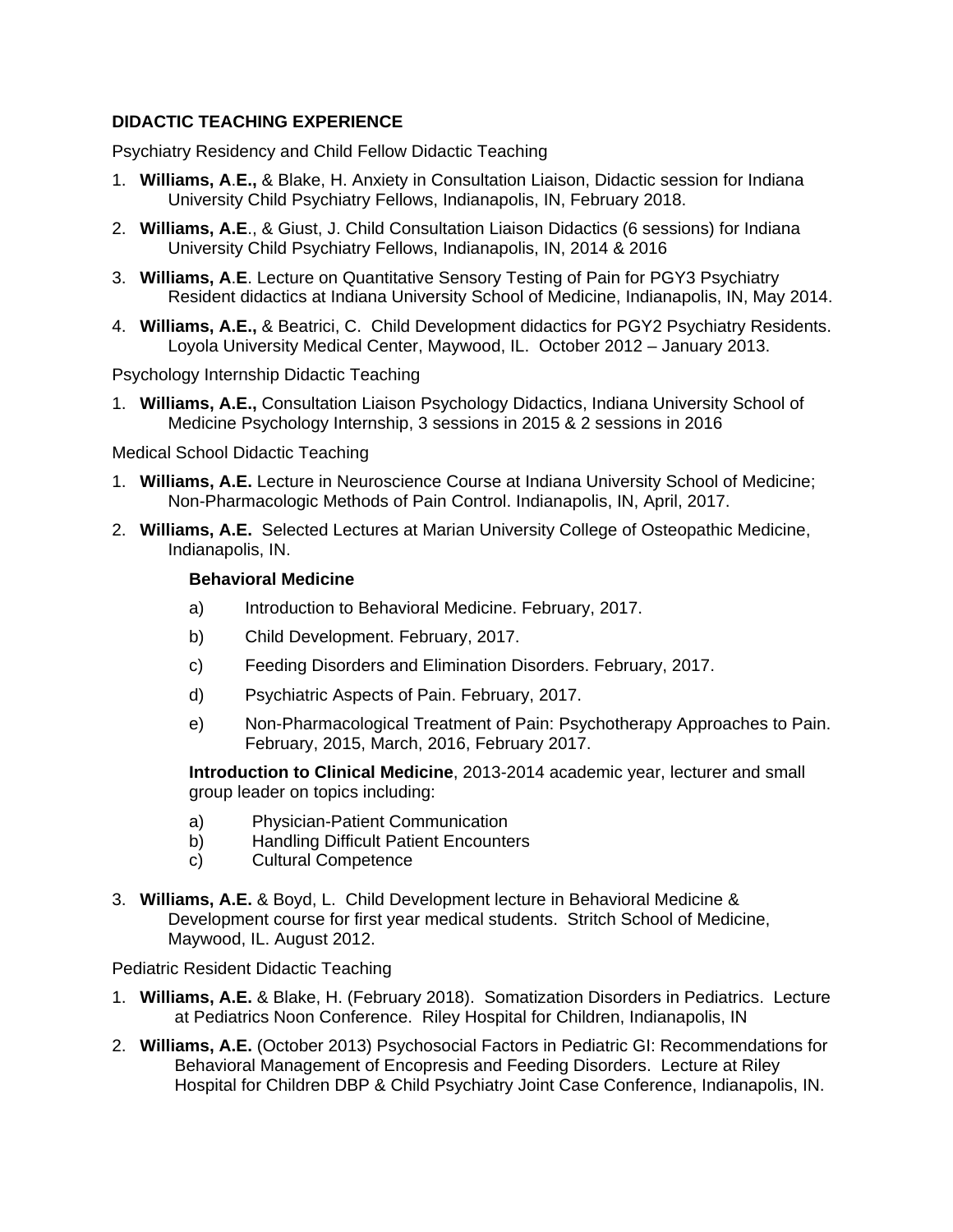## **ORAL PRESENTATIONS & LECTURES**

- 1. **Williams, A.E.** & Hendrickson, M. (February 2019). Evidence Based Treatment of Pediatric Chronic Pain. Indiana University School of Medicine Pediatric Grand Rounds. Indianapolis, IN.
- 2. **Williams, A.E.** (July, 2018). Coping with Pediatric Chronic Pain. Indiana University School of Medicine, Section of Pediatric Rheumatology Grand Rounds. Indianapolis, IN.
- 3. **Williams, A.E.** (October, 2016). Pediatric Pain: Biopsychosocial Modulation of Pain and Implications for Psychotherapy Interventions. Indiana University School of Medicine Psychiatry Grand Rounds. Indianapolis, IN.
- 4. **Williams, A.E.** & Hulvershorn, L. (May, 2016). The Intersection of Adolescent Pain and Substance Use. 51<sup>st</sup> Annual Riley Hospital for Children at IU Health Pediatric Conference. Indianapolis, IN.
- 5. **Williams, A.E.** (March, 2016). Psychological Considerations in Pain: Supraspinal Pain Modulation and Implications for Optimal Treatment of the Patient in Pain. Invited Lecture at American Academy of Osteopathy 2016 Convocation. Orlando, FL.
- 6. **Williams, A.**E. (March, 2016). Non-Pharmacological Treatment of Pain: Psychotherapy Approaches to Pain. Invited Lecture to Integrative Medicine, Pediatrics, and Med-Peds Student Interest Groups at Indiana University School of Medicine, Indianapolis, IN.
- 7. **Williams, A.E.** (February, 2016). Anxiety in Pediatric Consultation Liaison Psychology. Invited Lecture at 39<sup>th</sup>annual Arthur B. Richter Conference in Child Psychiatry sponsored by the Indiana University School of Medicine Department of Psychiatry, Section of Child Psychiatry, and the Riley Hospital for Children Child and Adolescent Psychiatry Clinic. Indianapolis, IN.
- 8. **Williams, A.E**. (November, 2015). Psychological Treatment of Pediatric Pain: Supraspinal Pain Modulation and Implications for Psychotherapy Interventions. Invited Lecture at Indiana Psychological Association fall conference. Indianapolis, IN.
- 9. **Williams, A.E.** (October, 2015). Psychology of Functional Abdominal Pain. Invited lecture at Riley Hospital 3<sup>rd</sup> Annual "Updates in Pediatric GI for the Primary Care Clinician" conference. Indianapolis, IN.
- 10. Honaker, S., **Williams, A.E.,** Schroeder, J., & (November, 2014) Feeding Difficulties *in* Caring for the Littlest Ones: Best Practices in Addressing Common Developmental Difficulties in Youth Ages 0-3. Lecture at Indiana Psychological Association Fall Conference, Indianapolis, IN.
- 11. **Williams, A.E.** (December, 2013). Psychological Considerations in Pediatric Abdominal Pain. Lecture at Indiana Osteopathic Association Meeting, Indianapolis, IN.
- 12. **Williams, A.E.,** Czyzewski, D.I., Lane, M.M., Heitkemper, M., Jarrett, M., Cain, K.C., & Shulman, R.J. (May 2012). Impaired Diffuse Noxious Inhibitory Control (DNIC) in Young Girls with Irritable Bowel Syndrome (IBS) vs. Healthy Peers. Symposium Presentation at Digestive Disease Week, San Diego, CA.
- 13. **Williams, A.E.** & Samsi, M. (January 2012). Biofeedback. Invited presentation at annual Integrate Chicago Conference; Loyola University Medical Center, Maywood, IL.
- 14. **Williams, A.E.** (November 2011). Supraspinal Modulation of Pain: Physiological mechanisms and implications for psychological treatment. Invited presentation at Pediatric Grand Rounds, Loyola University Medical Center, Maywood, IL.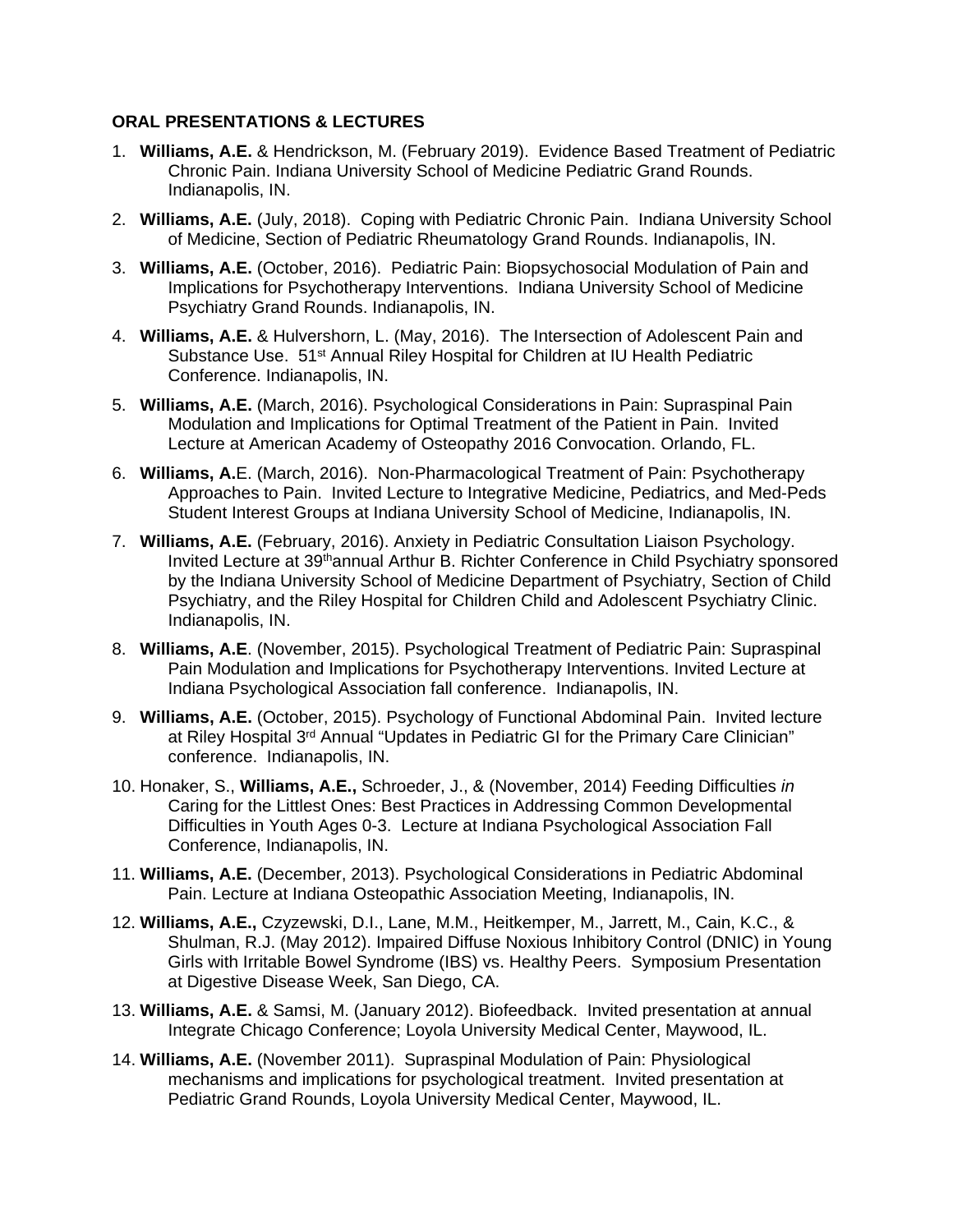- 15. **Williams, A.E.** (September 2011). Supraspinal Modulation of Pain: Physiological mechanisms and implications for psychological treatment. Invited presentation at Psychiatry Grand Rounds, Loyola University Medical Center, Maywood, IL.
- 16. Nguyen, K., Cloyd, H. Czyzewski, D.I., & **Williams, A.E.** (November 2010). Case Presentation: Multidisciplinary treatment of a child with polycystic kidney disease. Presentation given at meeting of the interdisciplinary pain team at Texas Children's Hospital, Houston, TX.
- 17. **Williams, A.E.,** Czyzewski, D.I., & Lane, M.M. (June 2010). Psychological assessment and treatment of pediatric pain and headaches. Presentation given at meeting of the interdisciplinary pain team at Texas Children's Hospital.
- 18. **Williams, A.E.** (October 2008). Supraspinal modulation of trigeminal pain and nociception. Presentation given for Baylor College of Medicine Psychiatry Department.

# **AWARDS & HONORS**

- 2009 Professionalism Award Baylor College of Medicine Psychology internship.
- 2007 Tursky Award for Excellence in Predoctoral Research in Psychophysiology Society for Psychophysiological Research (\$500) – Project: *Affective modulation of blink reflexes following painful trigeminal nerve stimulation*.
- 2006 Chapman Distinguished Ph.D. Award (\$225) Project: *Affective modulation of somatosensory-evoked blinks elicited by noxious sural nerve stimulation.*
- 2006 University of Tulsa Student Research Travel Award (\$100) Project: *Affective modulation of somatosensory-evoked blinks elicited by noxious sural nerve stimulation.*
- 2006 American Pain Society Young Investigator Travel Award (\$750) Project: *Conditioned fear-induced pain modulation in humans: The influence of preparedness*
- 2005 American Pain Society Young Investigator Travel Award (\$750) Project: *Emotional modulation of pain and the nociceptive flexion reflex (NFR)*
- 2005 The University of Tulsa Chapman Doctoral Research Fellowship Project: Physiological Reactions to Facial Expressions, Heat, and Electrical Stimulation
- 2005 The University of Tulsa Annual Student Research Colloquium (\$200) Project: Emotion Modulates Nociception (Pain Processing) at Spinal and Supraspinal Levels

## **PROFESSIONAL AFFILIATIONS**

American Psychological Association (APA) Society of Pediatric Psychology, APA Division 54 International Association for the Study of Pain (IASP)

### **EDITORIAL REVIEW EXPERIENCE**

Editorial Board Member *2009-2015 Annals of Behavioral Medicine*

Ad-Hoc reviewer *The Journal of Pain Pain Emotion Health Psychology*